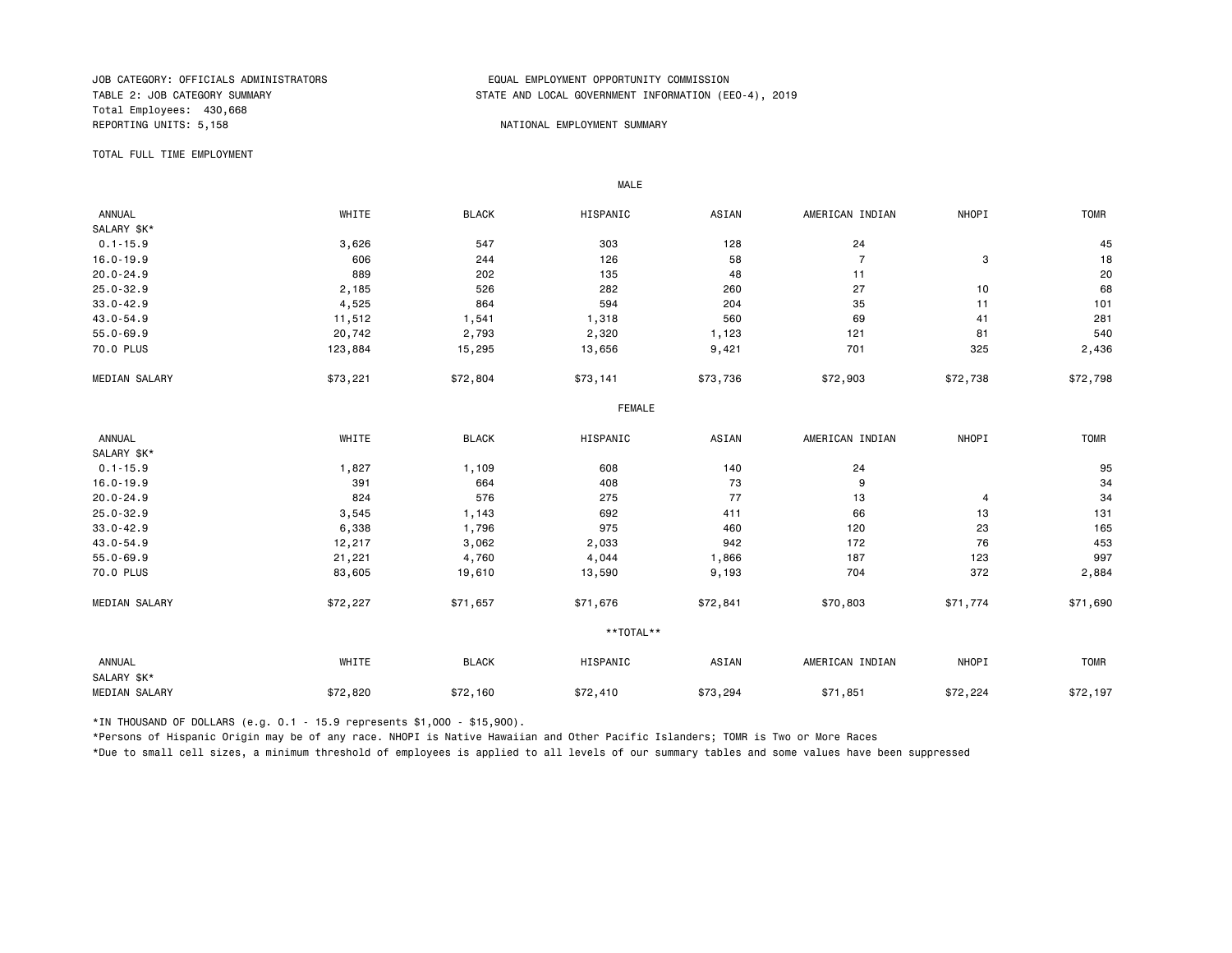Total Employees:1,571,448

## JOB CATEGORY: PROFESSONALS<br>TABLE 2: JOB CATEGORY SUMMARY TABLE AND LOCAL GOVERNMENT INFORMATION (EDUAL TABLE 2: JOB CATEGORY SUMMARY STATE AND LOCAL GOVERNMENT INFORMATION (EEO-4), 2019

#### NATIONAL EMPLOYMENT SUMMARY

### TOTAL FULL TIME EMPLOYMENT

 ANNUAL WHITE BLACK HISPANIC ASIAN AMERICAN INDIAN NHOPI TOMR SALARY \$K\*<br>0.1-15.9 0.1-15.9 1,992 148 70 69 9 4 22 16.0-19.9 345 81 59 6 3 20.0-24.9 1,112 294 128 22 6 5 6 25.0-32.9 7,598 3,033 957 203 44 103 263 33.0-42.9 30,721 8,892 4,119 971 219 254 498 43.0-54.9 63,759 13,722 8,813 3,030 450 402 1,130 55.0-69.9 96,133 17,023 12,522 6,927 681 429 1,869 70.0 PLUS 241,085 30,850 31,104 36,526 1,561 966 7,079 MEDIAN SALARY \$70,818 \$64,561 \$70,713 \$73,463 \$70,480 \$65,961 \$72,322 FEMALE ANNUAL WHITE BLACK HISPANIC ASIAN AMERICAN INDIAN NHOPI TOMR SALARY \$K\*<br>0.1-15.9 0.1-15.9 1,712 228 130 55 13 8 16 16.0-19.9 754 238 115 16 5 16 20.0-24.9 2,070 796 265 47 7 9 44 25.0-32.9 20,232 12,591 2,933 479 147 249 309 33.0-42.9 68,098 33,217 12,031 1,964 715 740 1,215 43.0-54.9 116,510 39,697 19,723 5,099 1,008 732 1,868 55.0-69.9 142,419 41,345 23,693 11,029 1,176 765 2,404 70.0 PLUS 214,202 57,122 39,044 44,938 1,702 1,311 5,876 MEDIAN SALARY \$62,754 \$57,122 \$63,717 \$72,921 \$61,269 \$58,294 \$70,003 \*\*TOTAL\*\* ANNUAL WHITE BLACK HISPANIC ASIAN AMERICAN INDIAN NHOPI TOMR SALARY \$K\* MEDIAN SALARY \$66,913 \$59,292 \$66,808 \$73,164 \$65,076 \$61,049 \$71,271

\*IN THOUSAND OF DOLLARS (e.g. 0.1 - 15.9 represents \$1,000 - \$15,900).

MALE

\*Persons of Hispanic Origin may be of any race. NHOPI is Native Hawaiian and Other Pacific Islanders; TOMR is Two or More Races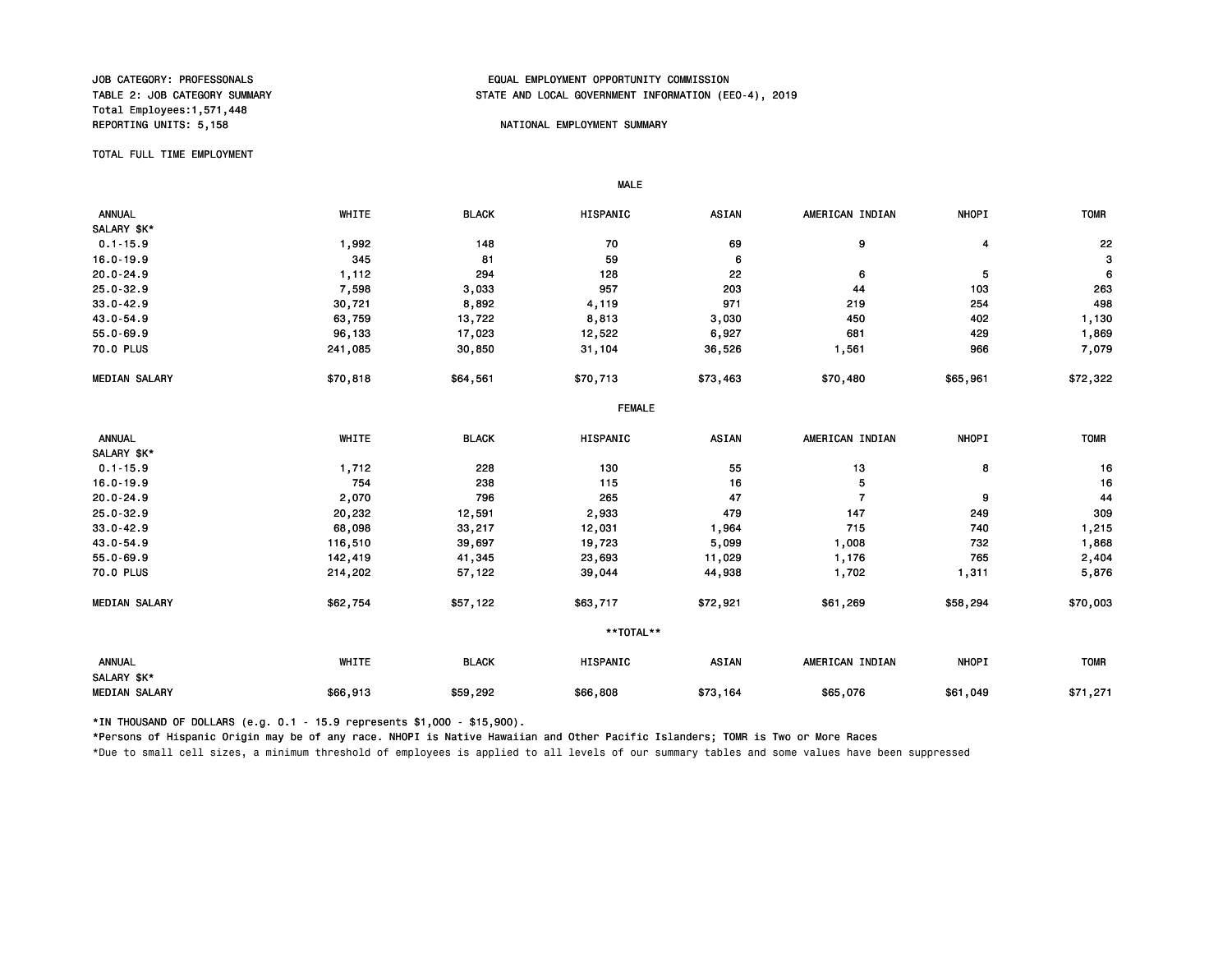Total Employees: 409,930

# JOB CATEGORY: TECHNICIANS<br>TABLE 2: JOB CATEGORY SUMMARY TABLE 2: JOB CATEGORY SUMMARY TABLE 2: JOB CATEGORY SUMMARY STATE AND LOCAL GOVERNMENT INFORMATION (EEO-4), 2019

#### REPORTING UNITS: 5,158 NATIONAL EMPLOYMENT SUMMARY

TOTAL FULL TIME EMPLOYMENT

 ANNUAL WHITE BLACK HISPANIC ASIAN AMERICAN INDIAN NHOPI TOMR SALARY \$K\* 0.1-15.9 1,220 145 77 44 9 11 16.0-19.9 495 342 102 9 7 15 20.0-24.9 2,042 797 265 32 9 4 28 25.0-32.9 9,419 3,170 1,606 230 60 56 196 33.0-42.9 24,124 5,409 4,360 837 192 82 657 43.0-54.9 36,258 6,659 5,904 1,672 295 128 487 55.0-69.9 38,264 5,727 5,641 2,614 299 197 616 70.0 PLUS 54,867 5,962 9,400 5,658 449 251 655 MEDIAN SALARY \$58,836 \$50,645 \$58,625 \$70,194 \$59,414 \$61,662 \$53,484 FEMALE ANNUAL WHITE BLACK HISPANIC ASIAN AMERICAN INDIAN NHOPI TOMR SALARY \$K\*<br>0.1-15.9 0.1-15.9 1,502 422 120 69 9 18 16.0-19.9 654 493 190 18 10 8 19 20.0-24.9 2,421 1,506 488 72 31 8 44 25.0-32.9 11,478 7,600 3,037 351 115 43 222 33.0-42.9 22,071 8,773 6,219 1,042 232 124 430 43.0-54.9 24,780 8,302 6,985 1,878 310 149 472 55.0-69.9 19,180 5,763 5,292 2,430 224 138 772 70.0 PLUS 13,718 3,733 3,950 3,260 153 113 431 MEDIAN SALARY \$47,734 \$42,431 \$48,302 \$61,975 \$48,612 \$51,697 \$54,974 \*\*TOTAL\*\* ANNUAL WHITE BLACK HISPANIC ASIAN AMERICAN INDIAN NHOPI TOMR SALARY \$K\* MEDIAN SALARY \$53,973 \$46,003 \$56,460 \$53,472 \$57,082 \$54,217

\*IN THOUSAND OF DOLLARS (e.g. 0.1 - 15.9 represents \$1,000 - \$15,900).

MALE

\*Persons of Hispanic Origin may be of any race. NHOPI is Native Hawaiian and Other Pacific Islanders; TOMR is Two or More Races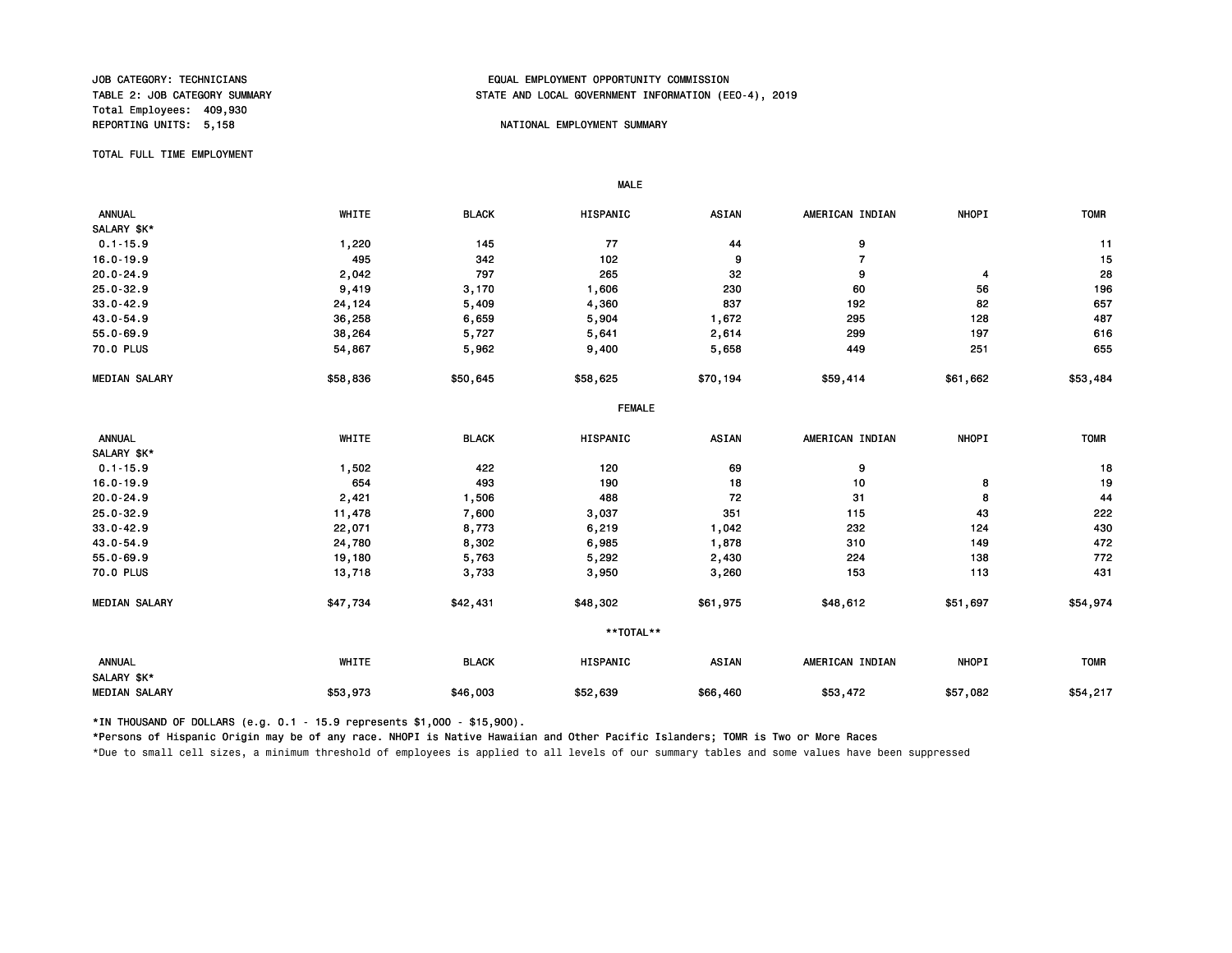Total Employees:1,159,994

# JOB CATEGORY: PROTECTIVE SERVICE<br>TABLE 2: JOB CATEGORY SUMMARY TABLE AND LOCAL GOVERNMENT INFORMATION (EDUAL TABLE 2: JOB CATEGORY SUMMARY STATE AND LOCAL GOVERNMENT INFORMATION (EEO-4), 2019

#### NATIONAL EMPLOYMENT SUMMARY

TOTAL FULL TIME EMPLOYMENT

 ANNUAL WHITE BLACK HISPANIC ASIAN AMERICAN INDIAN NHOPI TOMR SALARY \$K\*  $0.1$ -15.9 6 503 503 503 503 503 87 6 73 6 16.0-19.9 1,423 531 139 17 18 12 20.0-24.9 3,068 803 340 17 24 14 48 25.0-32.9 24,023 7,203 3,213 338 190 229 315 33.0-42.9 89,702 27,586 17,410 2,384 1,041 395 1,155 43.0-54.9 124,496 26,974 25,016 3,345 1,069 400 1,272 55.0-69.9 144,825 21,563 25,685 3,458 1,095 406 3,379 70.0 PLUS 245,604 32,206 59,130 12,138 1,726 950 2,876 MEDIAN SALARY \$62,455 \$52,828 \$66,152 \$71,048 \$57,685 \$60,745 \$62,502 FEMALE ANNUAL WHITE BLACK HISPANIC ASIAN AMERICAN INDIAN NHOPI TOMR SALARY \$K\*<br>0.1-15.9 0.1-15.9 1,170 541 169 14 37 6 14 16.0-19.9 539 556 62 13 7 10 20.0-24.9 1,240 769 157 20 6 18 25.0-32.9 9,390 8,348 1,758 162 112 89 212 33.0-42.9 26,221 23,370 7,324 578 596 133 543 43.0-54.9 26,716 18,308 9,364 806 483 89 463 55.0-69.9 22,211 9,652 7,455 627 275 73 768 70.0 PLUS 27,430 11,647 12,623 1,517 410 90 653 MEDIAN SALARY \$51,488 \$44,974 \$56,251 \$61,590 \$48,093 \$44,416 \$56,572 \*\*TOTAL\*\* ANNUAL WHITE BLACK HISPANIC ASIAN AMERICAN INDIAN NHOPI TOMR SALARY \$K\* MEDIAN SALARY \$60,761 \$49,653 \$63,925 \$70,674 \$54,365 \$57,411 \$61,404

\*IN THOUSAND OF DOLLARS (e.g. 0.1 - 15.9 represents \$1,000 - \$15,900).

MALE

\*Persons of Hispanic Origin may be of any race. NHOPI is Native Hawaiian and Other Pacific Islanders; TOMR is Two or More Races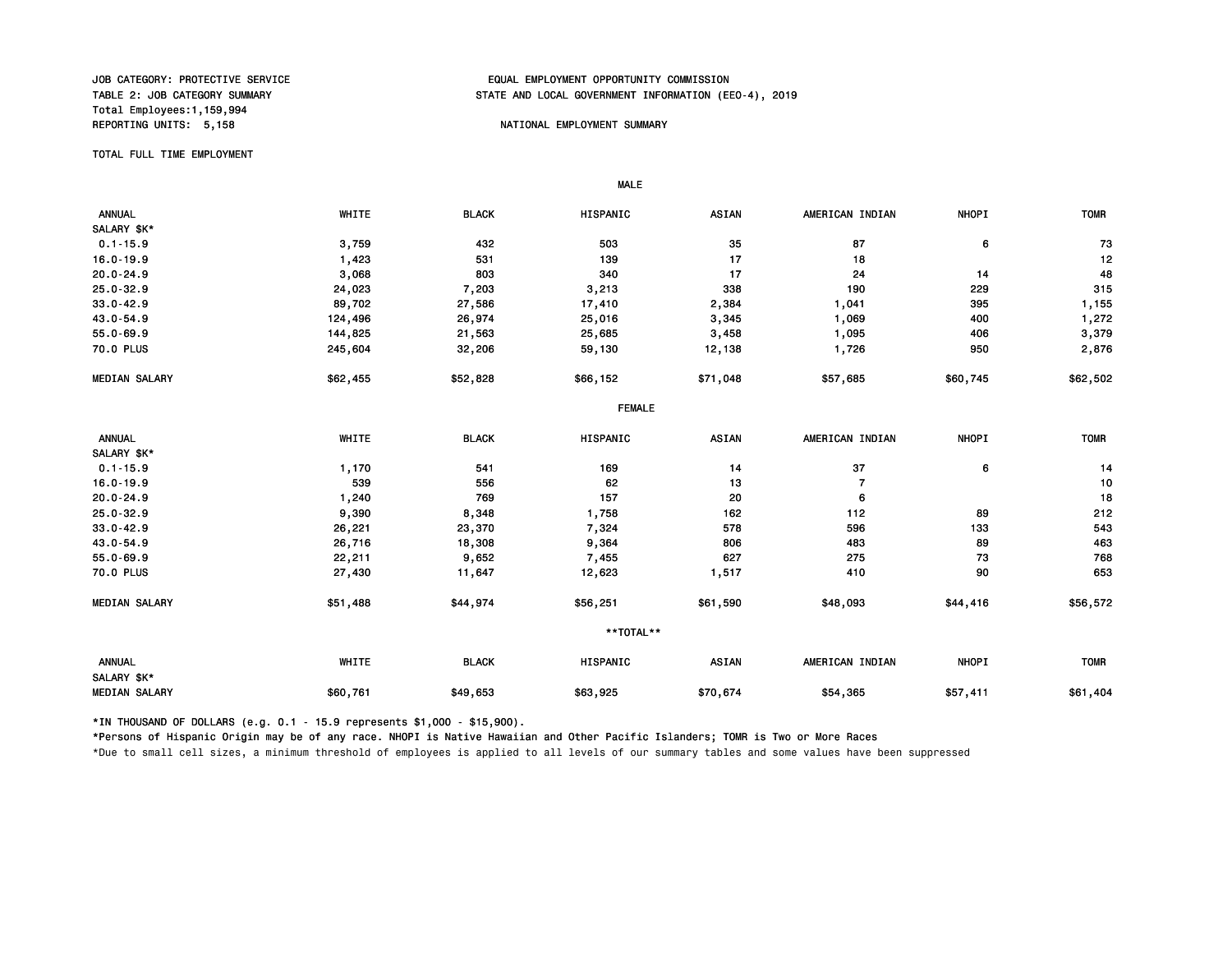Total Employees: 347,948 REPORTING UNITS: 5,158 NATIONAL EMPLOYMENT SUMMARY

# JOB CATEGORY: PARA-PROFESSIONALS<br>TABLE 2: JOB CATEGORY SUMMARY TABLE 2: JOB CATEGORY SUMMARY STATE AND LOCAL GOVERNMENT INFORMATION (EEO-4), 2019

TOTAL FULL TIME EMPLOYMENT

 MALE ANNUAL WHITE BLACK HISPANIC ASIAN AMERICAN INDIAN NHOPI TOMR SALARY \$K\*<br>0.1-15.9  $0.1-15.9$  893 893 247 82 21 921 894 993 13 16.0-19.9 346 592 49 10 4 87 20.0-24.9 2,031 1,975 576 104 16 33 42 25.0-32.9 7,489 4,775 2,069 339 90 180 252 33.0-42.9 12,262 6,687 3,505 900 200 91 397 43.0-54.9 13,460 5,742 3,658 1,104 160 81 225 55.0-69.9 9,825 2,758 2,568 994 114 64 201 70.0 PLUS 5,306 996 1,631 904 58 29 146 MEDIAN SALARY \$45,483 \$39,425 \$45,585 \$51,847 \$43,900 \$35,417 \$40,241 FEMALE ANNUAL WHITE BLACK HISPANIC ASIAN AMERICAN INDIAN NHOPI TOMR SALARY \$K\*<br>0.1-15.9 0.1-15.9 1,583 570 205 39 11 7 15 16.0-19.9 1,906 2,044 139 44 13 12 16 20.0-24.9 6,901 7,728 1,714 181 70 64 100 25.0-32.9 24,146 16,510 7,366 1,396 371 214 386 33.0-42.9 35,415 20,090 10,712 2,537 453 183 735 43.0-54.9 32,509 14,168 10,015 2,302 381 129 514 55.0-69.9 17,915 7,122 6,290 1,910 230 99 287 70.0 PLUS 6,780 2,287 2,945 1,524 88 51 139 MEDIAN SALARY \$41,200 \$37,184 \$42,585 \$47,011 \$40,582 \$37,508 \$40,877 \*\*TOTAL\*\* ANNUAL WHITE BLACK HISPANIC ASIAN AMERICAN INDIAN NHOPI TOMR SALARY \$K\* MEDIAN SALARY \$42,246 \$37,744 \$43,303 \$41,506 \$36,813 \$40,654

\*IN THOUSAND OF DOLLARS (e.g. 0.1 - 15.9 represents \$1,000 - \$15,900).

\*Persons of Hispanic Origin may be of any race. NHOPI is Native Hawaiian and Other Pacific Islanders; TOMR is Two or More Races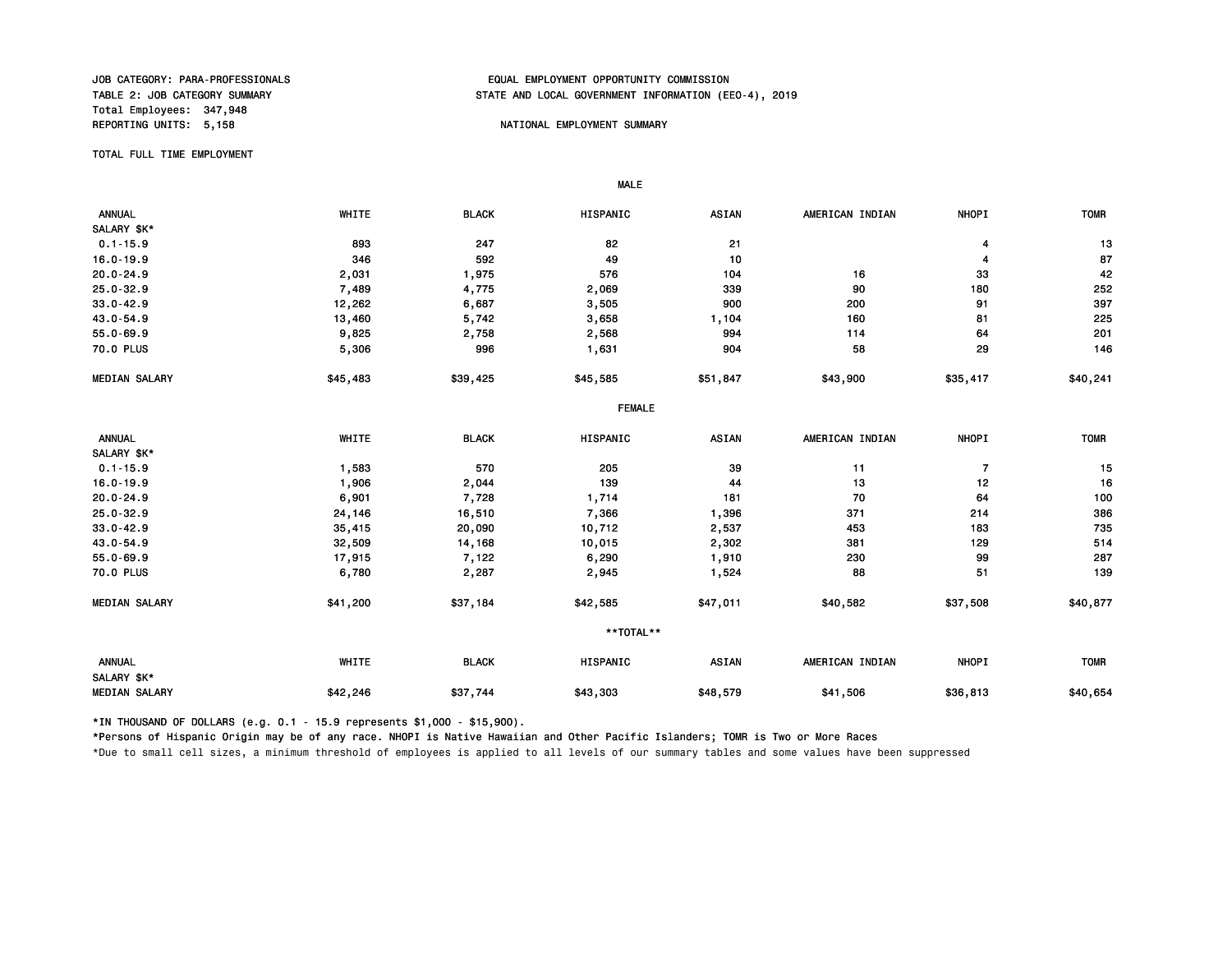Total Employees: 751,743 REPORTING UNITS: 5,158 NATIONAL EMPLOYMENT SUMMARY

## JOB CATEGORY: ADMINISTRATIVE SUPPORT FRAMINIST OP THE SOLIL EMPLOYMENT OPPORTUNITY COMMISSION<br>TABLE 2: JOB CATEGORY SUMMARY FRAMINIST OPPORTUNITY OPPORTUNITY OPPORTUNITY OPPORTUNITY OPPORTUNITY STATE AND LOCAL GOVERNMENT INFORMATION (EEO-4), 2019

TOTAL FULL TIME EMPLOYMENT

 MALE ANNUAL WHITE BLACK HISPANIC ASIAN AMERICAN INDIAN NHOPI TOMR SALARY \$K\*<br>0.1-15.9 0.1-15.9 909 258 124 30 8 7 23 16.0-19.9 372 180 80 21 9 27 20.0-24.9 1,834 755 449 74 22 7 93 25.0-32.9 9,883 3,446 3,571 401 132 81 511 33.0-42.9 18,632 6,412 6,446 1,771 265 137 945 43.0-54.9 17,046 5,669 6,986 3,011 257 137 946 55.0-69.9 10,013 3,453 4,029 2,254 163 63 597 70.0 PLUS 6,444 1,601 1,944 1,143 84 54 292 MEDIAN SALARY \$43,659 \$42,743 \$44,966 \$51,191 \$44,587 \$43,920 \$44,497 FEMALE ANNUAL WHITE BLACK HISPANIC ASIAN AMERICAN INDIAN NHOPI TOMR SALARY \$K\*<br>0.1-15.9 0.1-15.9 3,663 847 506 46 52 13 41 16.0-19.9 2,766 1,257 339 34 27 41 20.0-24.9 14,723 6,206 2,941 266 97 61 175 25.0-32.9 70,431 24,691 18,100 1,426 747 463 1,069 33.0-42.9 116,129 37,116 32,160 4,422 1,132 619 2,367 43.0-54.9 92,806 30,797 31,413 7,779 1,068 529 2,403 55.0-69.9 44,594 14,839 15,453 4,892 576 332 1,117 70.0 PLUS 17,338 5,895 7,001 2,907 287 141 494 MEDIAN SALARY \$40,718 \$40,495 \$42,971 \$42,977 \$42,451 \$41,699 \$43,801 \*\*TOTAL\*\* ANNUAL WHITE BLACK HISPANIC ASIAN AMERICAN INDIAN NHOPI TOMR SALARY \$K\* MEDIAN SALARY \$41,103 \$40,827 \$43,330 \$42,799 \$42,073 \$43,998 \$43,998

\*IN THOUSAND OF DOLLARS (e.g. 0.1 - 15.9 represents \$1,000 - \$15,900).

\*Persons of Hispanic Origin may be of any race. NHOPI is Native Hawaiian and Other Pacific Islanders; TOMR is Two or More Races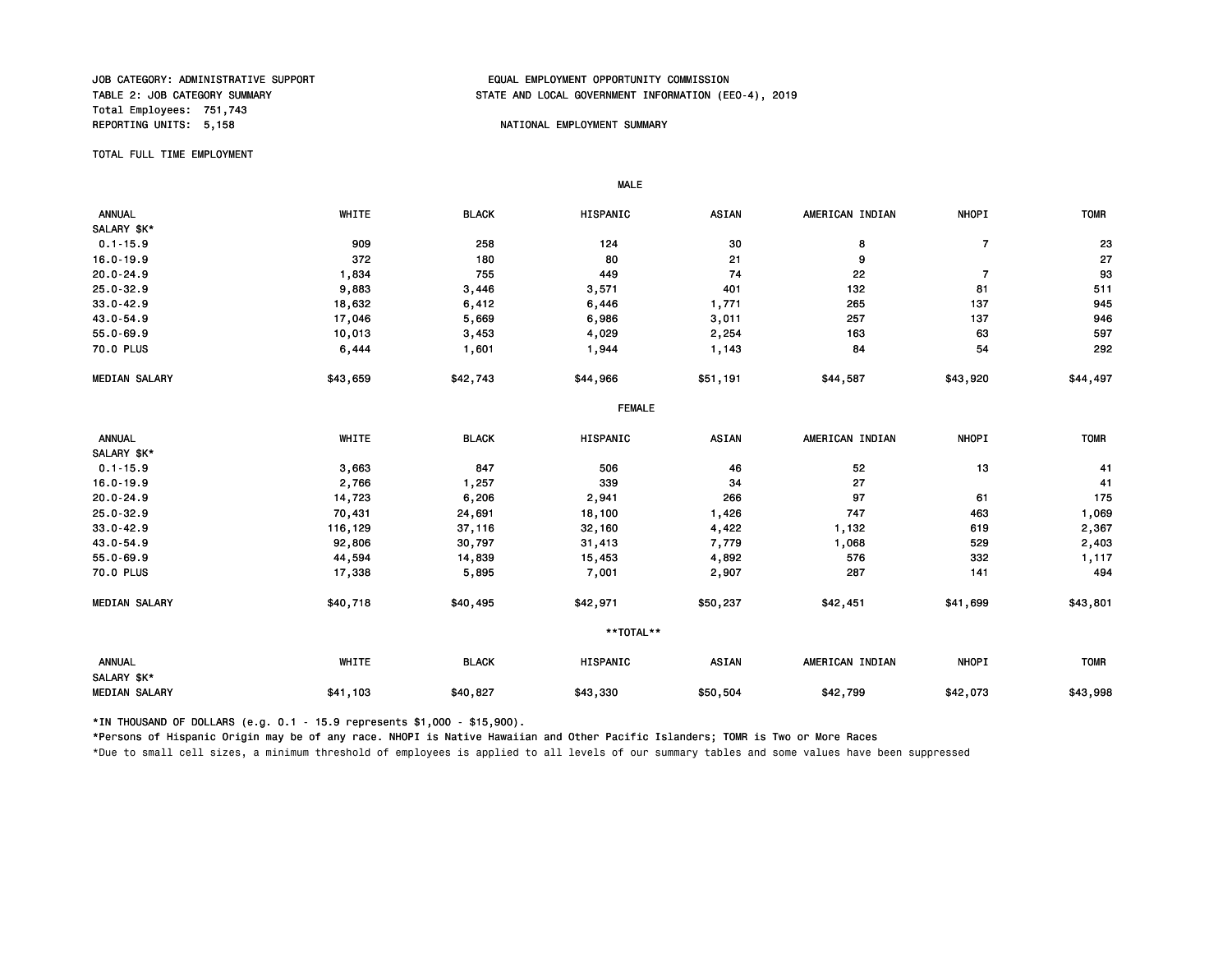Total Employees: 377,206

# JOB CATEGORY: SKILLED CRAFT EQUAL EMPLOYMENT OPPORTUNITY COMMISSION STATE AND LOCAL GOVERNMENT INFORMATION (EEO-4), 2019

#### REPORTING UNITS: 5,158 NATIONAL EMPLOYMENT SUMMARY

TOTAL FULL TIME EMPLOYMENT

 ANNUAL WHITE BLACK HISPANIC ASIAN AMERICAN INDIAN NHOPI TOMR SALARY \$K\*<br>0.1-15.9 0.1-15.9 1,497 193 155 29 12 7 7 16.0-19.9 763 239 124 3 20 11 5 20.0-24.9 2,046 824 384 21 41 17 25.0-32.9 17,001 5,108 3,185 137 237 85 172 33.0-42.9 48,329 10,905 8,712 432 510 141 426 43.0-54.9 60,179 9,983 8,945 795 589 129 759 55.0-69.9 53,804 8,621 9,574 1,710 555 179 1,097 70.0 PLUS 61,021 13,826 15,912 6,881 841 258 1,535 MEDIAN SALARY \$53,505 \$52,111 \$58,118 \$72,728 \$54,867 \$57,598 \$63,518

|                              | <b>FEMALE</b> |              |           |              |                 |              |                |
|------------------------------|---------------|--------------|-----------|--------------|-----------------|--------------|----------------|
| <b>ANNUAL</b><br>SALARY \$K* | WHITE         | <b>BLACK</b> | HISPANIC  | <b>ASIAN</b> | AMERICAN INDIAN | <b>NHOPI</b> | <b>TOMR</b>    |
| $0.1 - 15.9$                 | 182           | 28           | 20        | 30           |                 |              | 5              |
|                              |               |              |           |              |                 |              |                |
| $16.0 - 19.9$                | 111           | 29           | 35        |              |                 |              | 3              |
| $20.0 - 24.9$                | 297           | 140          | 73        | 10           |                 |              | $\overline{7}$ |
| $25.0 - 32.9$                | 1,337         | 581          | 284       | 11           | 11              | 5            | 18             |
| $33.0 - 42.9$                | 2,658         | 930          | 463       | 43           | 26              | 7            | 37             |
| 43.0-54.9                    | 2,578         | 757          | 495       | 70           | 29              | 11           | 54             |
| $55.0 - 69.9$                | 1,569         | 584          | 377       | 51           | 28              | 6            | 60             |
| 70.0 PLUS                    | 1,626         | 1,511        | 678       | 215          | 37              | 6            | 101            |
| <b>MEDIAN SALARY</b>         | \$45,765      | \$52,067     | \$51,181  | \$69,705     | \$53,965        | \$47,363     | \$59,625       |
|                              |               |              | **TOTAL** |              |                 |              |                |
| <b>ANNUAL</b>                | WHITE         | <b>BLACK</b> | HISPANIC  | <b>ASIAN</b> | AMERICAN INDIAN | <b>NHOPI</b> | <b>TOMR</b>    |
| SALARY \$K*                  |               |              |           |              |                 |              |                |
| <b>MEDIAN SALARY</b>         | \$41,680      | \$52,108     | \$57,763  | \$72,644     | \$54,824        | \$56,946     | \$63,316       |

\*IN THOUSAND OF DOLLARS (e.g. 0.1 - 15.9 represents \$1,000 - \$15,900).

MALE

\*Persons of Hispanic Origin may be of any race. NHOPI is Native Hawaiian and Other Pacific Islanders; TOMR is Two or More Races \*Due to small cell sizes, a minimum threshold of employees is applied to all levels of our summary tables and some values have been suppressed